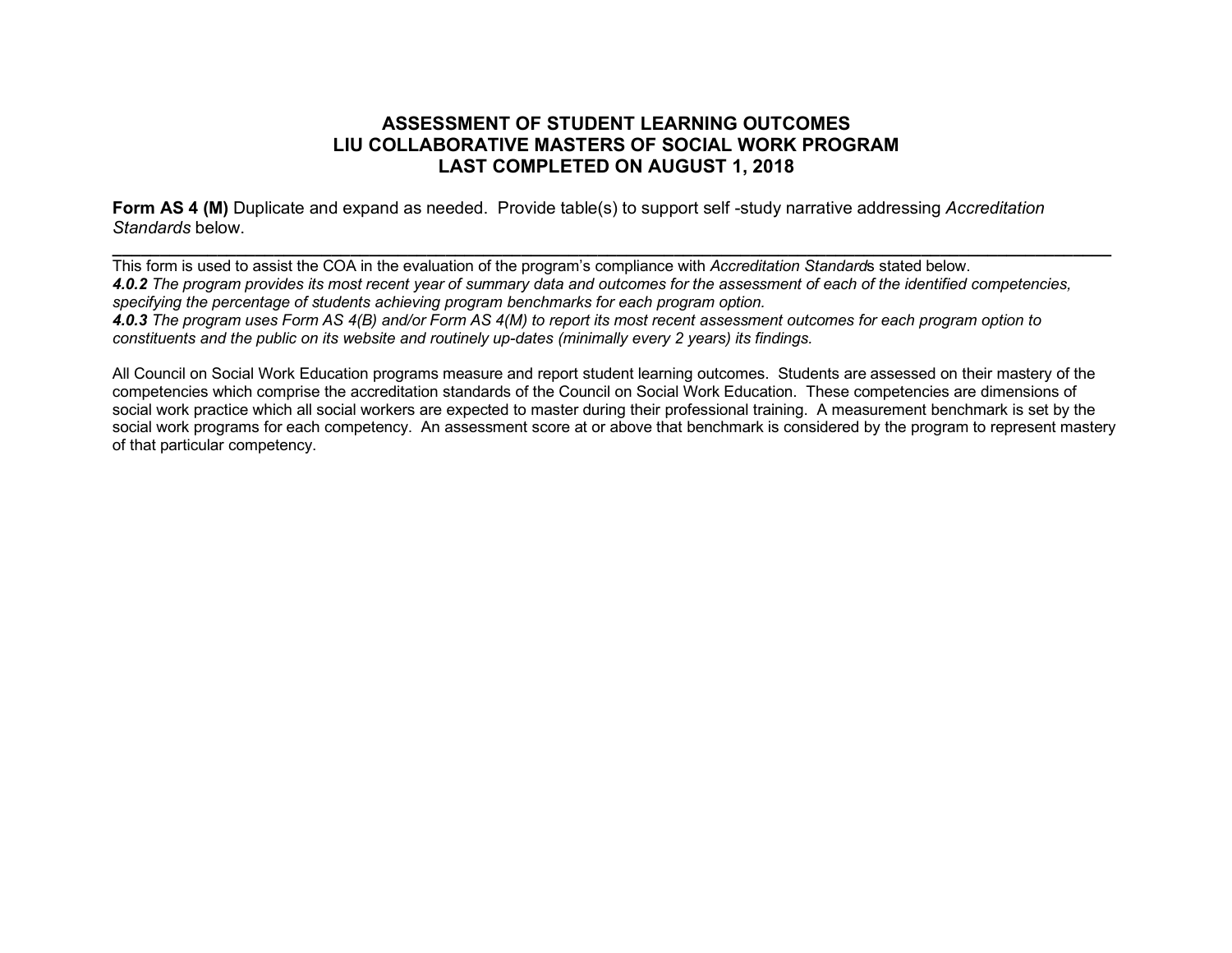## **LIU COLLABORATIVE MASTER'S SOCIAL WORK PROGRAM ASSESSMENT OF STUDENT LEARNING OUTCOMES PROGRAM OPTION:** *POST CAMPUS* **LAST COMPLETED ON AUGUST 1, 2018**

| <b>COMPETENCY</b>                                        | <b>COMPETENCY</b>                                  | PERCENTAGE OF STUDENTS ACHIEVING BENCHMARK |                        |                                           |
|----------------------------------------------------------|----------------------------------------------------|--------------------------------------------|------------------------|-------------------------------------------|
|                                                          | <b>BENCHMARK</b>                                   | <b>Generalist Practice</b>                 | <b>Clinical Social</b> | <b>Administrative</b>                     |
|                                                          | <b>(FOUNDATION &amp;</b><br><b>SPECIALIZATION)</b> |                                            |                        | <b>Work Practice Social Work Practice</b> |
| <b>Competency 1: Demonstrate Ethical and</b>             | 80%                                                | 89.9%                                      | 100%                   | 100%                                      |
| <b>Professional Behavior</b>                             |                                                    |                                            |                        |                                           |
| <b>Competency 2: Engage Diversity and Difference</b>     | 80%                                                | 95.5%                                      | 84.5%                  | 100%                                      |
| in Practice                                              |                                                    |                                            |                        |                                           |
| <b>Competency 3: Advance Human Rights and</b>            | 80%                                                | 93.5%                                      | 84.5%                  | 100%                                      |
| Social, Economic, and Environmental Justice              |                                                    |                                            |                        |                                           |
| <b>Competency 4: Engage In Practice-informed</b>         | 80%                                                | 83.5%                                      | 100%                   | 100%                                      |
| <b>Research and Research-informed Practice</b>           |                                                    |                                            |                        |                                           |
| <b>Competency 5: Engage in Policy Practice</b>           | 80%                                                | 80%                                        | 88.5%                  | 100%                                      |
| Competency 6: Engage with Individuals, Families,         | 80%                                                | 93.5%                                      | 73%                    | 100%                                      |
| <b>Groups, Organizations, and Communities</b>            |                                                    |                                            |                        |                                           |
| <b>Competency 7: Assess Individuals, Families,</b>       | 80%                                                | 100%                                       | 92.5%                  | $0\%$                                     |
| <b>Groups, Organizations, and Communities</b>            |                                                    |                                            |                        |                                           |
| Competency 8: Intervene with Individuals,                |                                                    |                                            |                        |                                           |
| Families, Groups, Organizations, and                     | 80%                                                | 100%                                       | 88.5%                  | 100%                                      |
| <b>Communities</b>                                       |                                                    |                                            |                        |                                           |
| <b>Competency 9: Evaluate Practice with Individuals,</b> |                                                    |                                            |                        |                                           |
| Families, Groups, Organizations, and                     | 80%                                                | 73.2%                                      | 100%                   | 100%                                      |
| <b>Communities</b>                                       |                                                    |                                            |                        |                                           |
| <b>Competency 10: Promote the Interdisciplinary</b>      |                                                    |                                            |                        |                                           |
| practice of social work in specialized practice          | 80%                                                | <b>NA</b>                                  | 88.5%                  | 100%                                      |
| areas                                                    |                                                    |                                            |                        |                                           |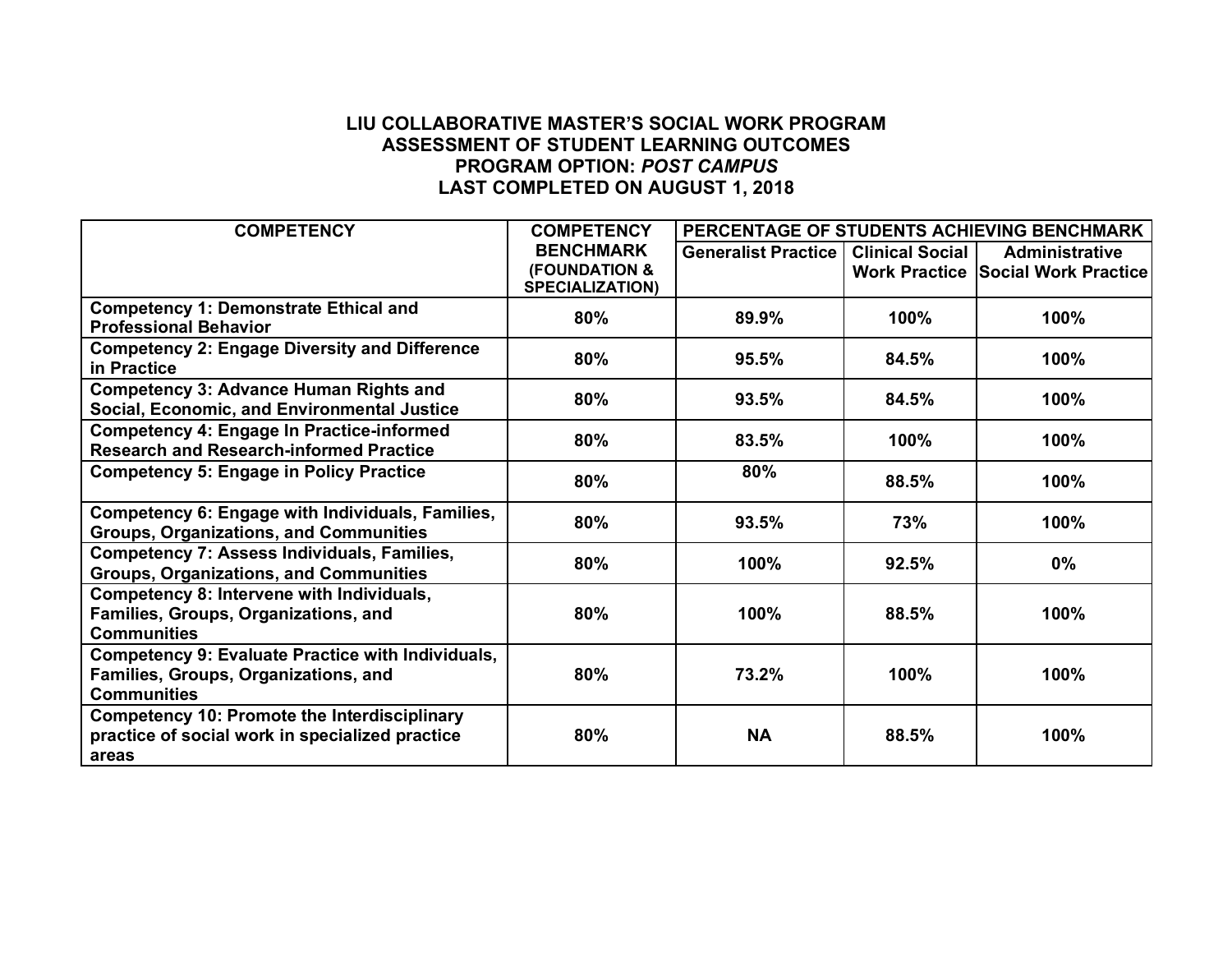## **LIU COLLABORATIVE MASTER'S SOCIAL WORK PROGRAM ASSESSMENT OF STUDENT LEARNING OUTCOMES PROGRAM OPTION:** *BROOKLYN CAMPUS (General MSW)* **LAST COMPLETED ON AUGUST 1, 2018**

| <b>COMPETENCY</b>                                        | <b>COMPETENCY</b>                                  | PERCENTAGE OF STUDENTS ACHIEVING BENCHMARK |                        |                                           |
|----------------------------------------------------------|----------------------------------------------------|--------------------------------------------|------------------------|-------------------------------------------|
|                                                          | <b>BENCHMARK</b>                                   | <b>Generalist Practice</b>                 | <b>Clinical Social</b> | <b>Administrative</b>                     |
|                                                          | <b>(FOUNDATION &amp;</b><br><b>SPECIALIZATION)</b> |                                            |                        | <b>Work Practice Social Work Practice</b> |
| <b>Competency 1: Demonstrate Ethical and</b>             |                                                    |                                            |                        |                                           |
| <b>Professional Behavior</b>                             | 80%                                                | 88.3%                                      | 92%                    | <b>NA</b>                                 |
| <b>Competency 2: Engage Diversity and Difference</b>     | 80%                                                | 85%                                        | 91%                    | <b>NA</b>                                 |
| in Practice                                              |                                                    |                                            |                        |                                           |
| <b>Competency 3: Advance Human Rights and</b>            | 80%                                                | 84.5%                                      | 93.5%                  | <b>NA</b>                                 |
| Social, Economic, and Environmental Justice              |                                                    |                                            |                        |                                           |
| <b>Competency 4: Engage In Practice-informed</b>         | 80%                                                | 72%                                        | 89%                    | <b>NA</b>                                 |
| <b>Research and Research-informed Practice</b>           |                                                    |                                            |                        |                                           |
| <b>Competency 5: Engage in Policy Practice</b>           | 80%                                                | 76.5%                                      | 86.5%                  | <b>NA</b>                                 |
| Competency 6: Engage with Individuals, Families,         | 80%                                                | 73.5%                                      | 88%                    | <b>NA</b>                                 |
| <b>Groups, Organizations, and Communities</b>            |                                                    |                                            |                        |                                           |
| <b>Competency 7: Assess Individuals, Families,</b>       | 80%                                                | 91%                                        | 96%                    | <b>NA</b>                                 |
| <b>Groups, Organizations, and Communities</b>            |                                                    |                                            |                        |                                           |
| Competency 8: Intervene with Individuals,                |                                                    |                                            |                        |                                           |
| Families, Groups, Organizations, and                     | 80%                                                | 90%                                        | 90%                    | <b>NA</b>                                 |
| <b>Communities</b>                                       |                                                    |                                            |                        |                                           |
| <b>Competency 9: Evaluate Practice with Individuals,</b> |                                                    |                                            |                        |                                           |
| Families, Groups, Organizations, and                     | 80%                                                | 66%                                        | 92%                    | <b>NA</b>                                 |
| <b>Communities</b>                                       |                                                    |                                            |                        |                                           |
| <b>Competency 10: Promote the Interdisciplinary</b>      |                                                    |                                            |                        |                                           |
| practice of social work in specialized practice          | 80%                                                | <b>NA</b>                                  | 94%                    | <b>NA</b>                                 |
| areas                                                    |                                                    |                                            |                        |                                           |